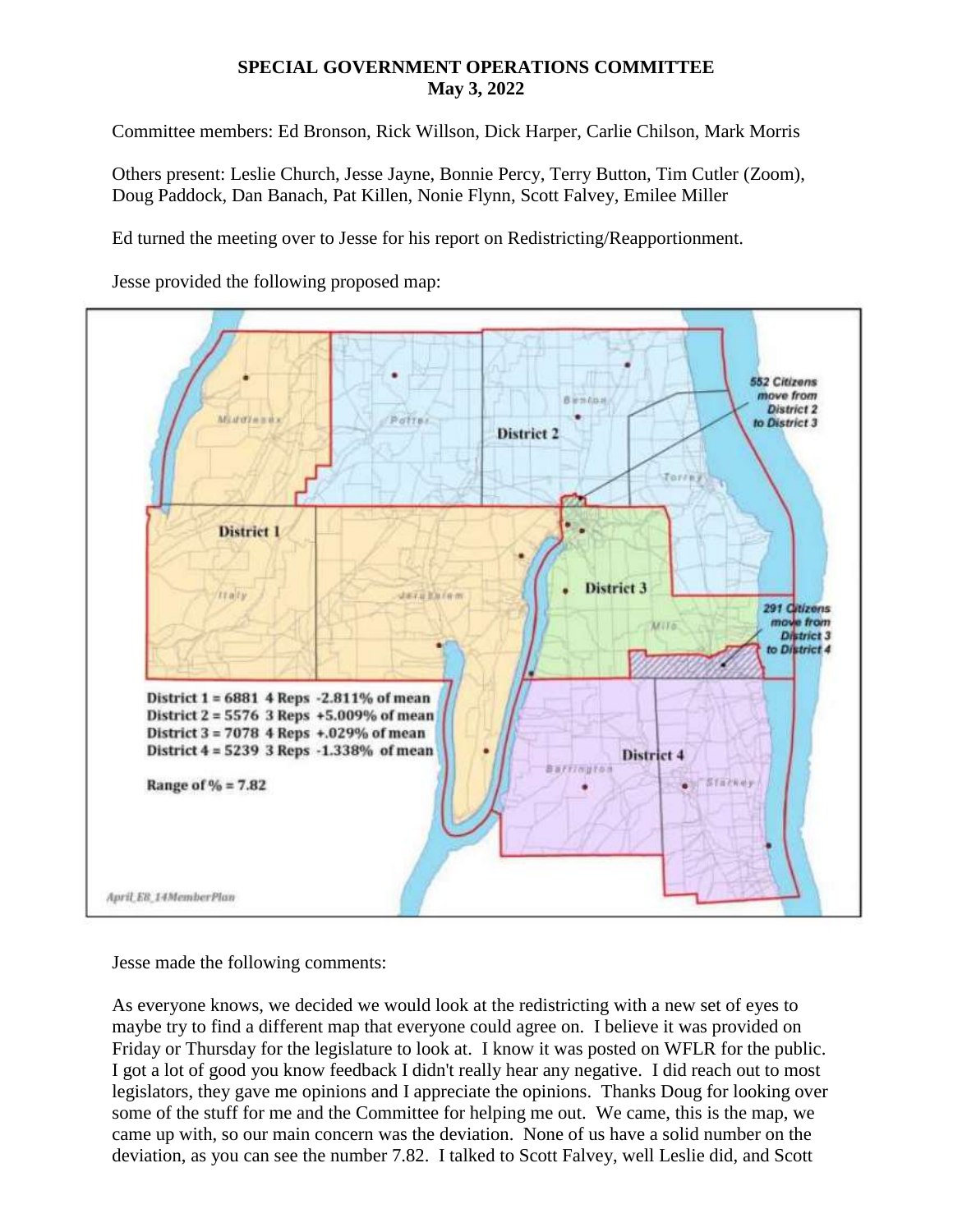felt pretty good with the 7.82 and felt that it was would pass muster as they said. And as you can see, on the map, you know we moved the minimal amount of people, we could be in a good number deviation and we tried to not as not affect as many districts and not, as many people. Compared to the old map, 455 less residents were affected and we did work off the Committee's old 14B1 map, which was well done and we just did a couple of changes.

Ed asked the Committee members for their thoughts on this.

Rick stated that this has minimum impact on different towns, so he will support this.

Dick stated that his only reservation is that he read that if they are changing lines already, then they should really be trying to get it as close to equal as they can. He isn't sure if they will have a problem down the road because they stopped at 7.8 versus taking a little more in that Penn Yan Benton district. He wondered if Scott had any input.

Scott stated that with regards to the plan that was presented to him with the 7.82%, in his opinion, after reviewing materials and researching, is that it would pass legal muster, they're not required to be exact. The case laws that he read basically said anything under 10% would probably pass muster. There's a case on point that found 7.9% was adequate. This would be if they had single member districts, then there'd be a little more stringent analysis that would be required, because the New York state statute requires something closer like 5% or less, but in this case there is no set percentage standard, and he does think this would pass muster. He is not concerned about this deviation. They could always get it better, but this will pass muster.

Bonnie stated that she agrees with it, it's just a modification of what the original or the last one was the B1, and she thinks that they should go ahead and put this in effect, bring it forward to the full legislature okay currently.

Carlie stated that this does address the concerns she had of representation in the village. They have lost the Benton legislators with their input, but they still have the Jerusalem ones, so there was a compromise there. The other concern she had was the huge amount of Himrod being taken away from Milo that has been compromised as well, so there's not as much of that district that will be removed. It is a better compromise and she can say okay.

Mark stated that he supports this and wanted something that had the least impact on the County, voters, towns, all entities. This is that option so, yes.

Ed stated that will be supporting it as well, and he wanted to thank Jesse for his work that he put into putting this together.

Pat stated he supports this and he appreciate the work that Jesse put in on this. He thinks this is the least amount of disruption to the existing districts and most people that he's spoken to seem okay with this. He appreciates the work that the original group put together.

Leslie stated that she would like to thank the original Ad Hoc Committee that worked on this project and then Jesse putting it into a compromise, she supports this.

## PUBLIC COMMENT

Joy Schank thanked the Committee and Legislature for coming together on this, it was very impressive.